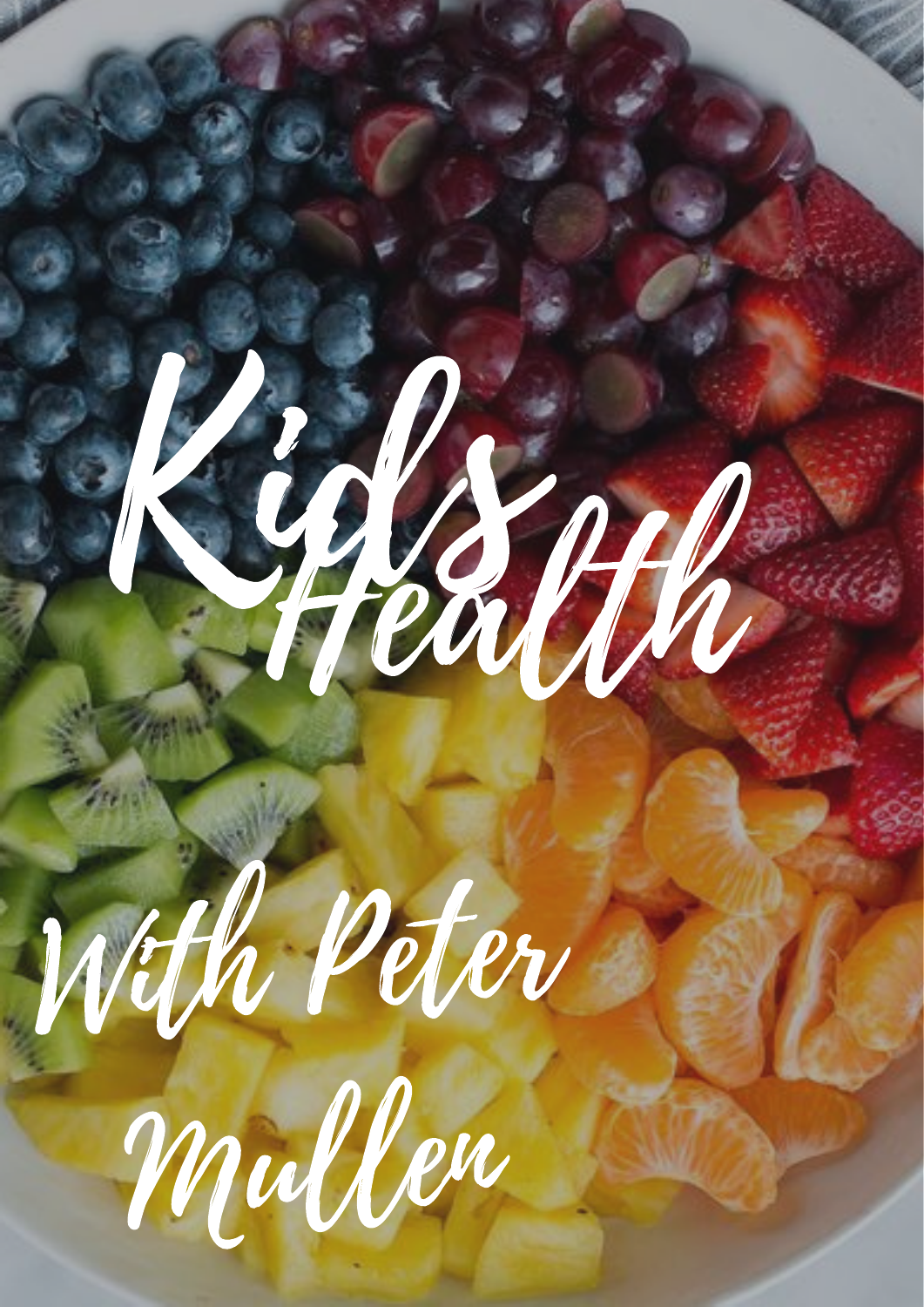## Kids Health with Peter Mullen

A conversartion wih Kris & Peter on all things kids wellbeing and how you can better protect your babies health physically and emotionally

K: Peter, being that time of year where everyone seems to be battling a runny nose, or itchy cough. I wanted to come on with you tonight and chat about how we can support ourselves and our kids health. We know we to expose ourselves to the natural vitamins to support our wellbeing. Like spending sufficient time in the sun. Do you feel supplements are a necessity too? Or can we get enough support simply by exposing ourselves to certain lifestyle choices that will provide the natural vitamins.

P: As Naturopaths we believe in the body's ability to heal itself and keep us well, a healthy diet with as high a plant based diet as possible I believe is the ideal diet for us and our children.

Good quality, organic if possible, vegies, fruit and salad, with healthy whole grains, good quality meat fish and chicken, and healthy fats like olive oil and avocado.

- Unfortunately, our food supply isn't always as fresh, eg coles and woolworths, 1. you could be eating 4 week old fruit or vegetables.
- Our mineral levels in our soils can be low as we are an old country, so low in 2. zinc, magnesium, iodine, which we need to look at additional supplementation to support our children and ourselves.
- and more and more a problem our children seem to be becoming more and more 3. fussy when it comes to foods that they will eat. More and more children are being diagnosed with anxiety and sensory issues

I believe that our children's health isn't what it use to be…

Preschool children get at least six colds per year. It is common for healthy children to have up to 12 viral illnesses per year in the first few years of life. It is also common for children to get sick from one virus shortly after getting better from a different one, so it can seem they are sick all the time. As children get older, the frequency of catching viral illnesses usually reduces.

So I believe in Foundation nutrition and elements for our children and us adults will better support our families. I would suggest a kids multivitamin, in a tonic form would be great, a probiotic and a fish oil.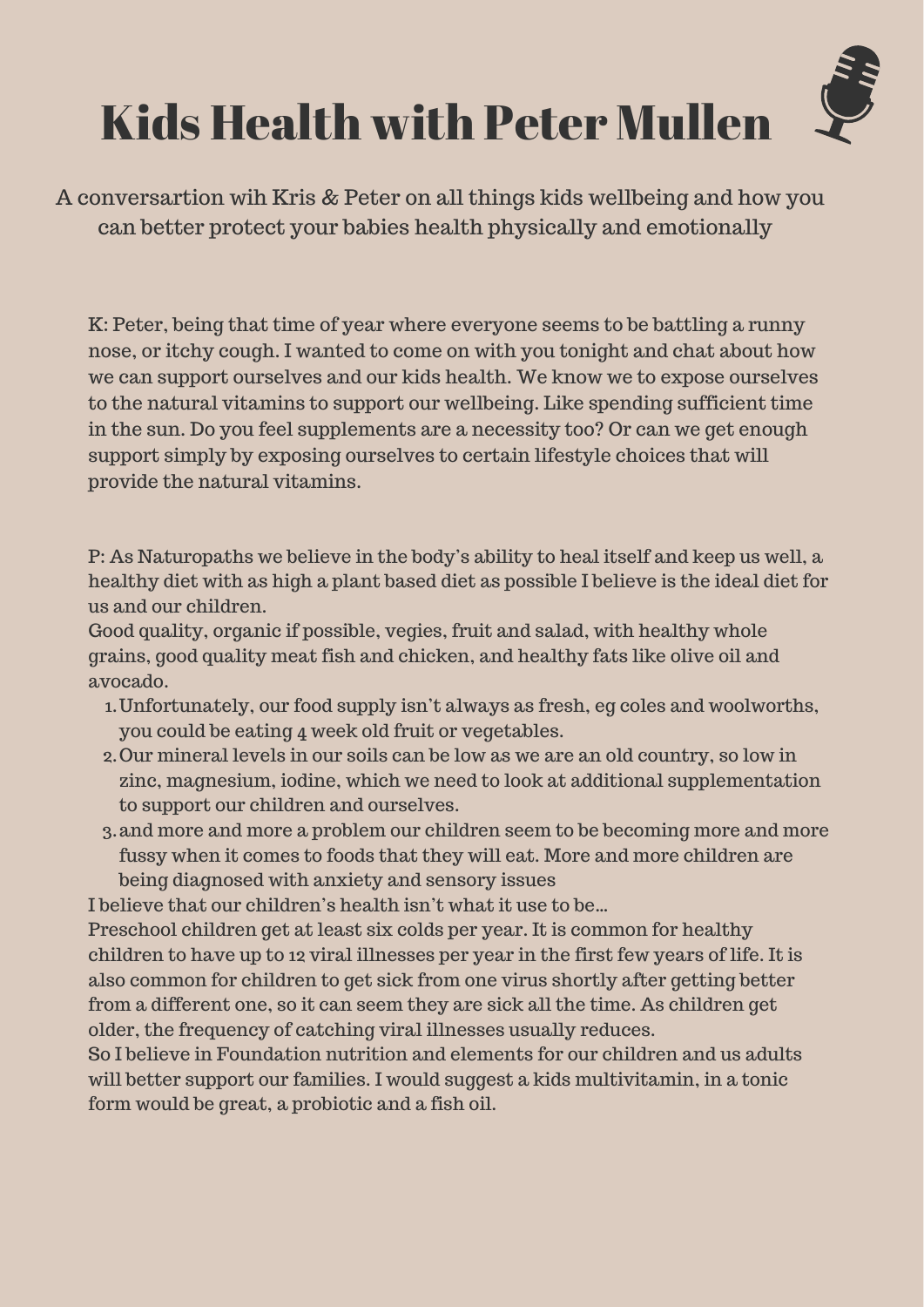K: As you know, I'm mum of two and step mum of 2. Both sets of kids at very different seasons in terms of nutrient needs, what they are being exposed in terms of the junk food that's so prevalent socially today… and then what they will actually eat… Ie, one eats salmon happily and the other won't even put it near her mouth to try it. How can we integrate those micro nutrients and high fibre foods into their diets without force feeding them or creating a negative relationship with food.. any tips here?

P: We have a great webinar on our website by one of our practitioners Belinda on Kids and healthy eating. Belinda is our children's specialist at Mullen health and a wealth of knowledge

How to keep kids engaged in food and what they're eating (help cooking etc)

- $\circ$  Help with the cooking; Talk about foods colour, smell, taste, texture, where they come from
- Make it fun colours, patterns/make faces,
- Make healthier versions of unhealthy foods,
- Family meal times and set a good example you have to eat it too
- Take them shopping and talk about foods, point them out
- Find out what their favourites are or ask them what they want to eat tonight
- $\circ$  Let them plan a menu and then compromise on things that they shouldn't have
- $\circ$  Get them to try new things taste, think about it, then if they don't like it, its their choice – more empowered, they have more control.
- Compromise, barter, bribe whatever works. Kids personalities are so different

K: How can natural supplements promote good behavioural health in kids?

P: Anxiety and behavioural challenges are so common in children these days.

We often see kids with symptoms of stress, anxiety, trouble concentrating, low energy, hyperactive, over sensitive emotionally, overwhelm, trouble sleeping, etc.

First step as naturopaths is to Identify the underlying causes/triggers of these behaviours

- Poor gut health / Leaky gut Gut immune brain axis 1.
- 2. Poor sleep patterns
- Food intolerances 3.
- Blood sugar imbalances 4.
- Nutritional deficiencies may be contributing to their symptoms: 5.

If kids are settled on the inside, all their nutrient levels are balanced then they have a more stable place to come from.

Common deficiencies can include

- Zinc
- Magnesium
- Essential fatty acids
- $\circ$  Probiotics microbiome and links to mood, stress response, emotion and cognition (neurotransmitter and hormone production)